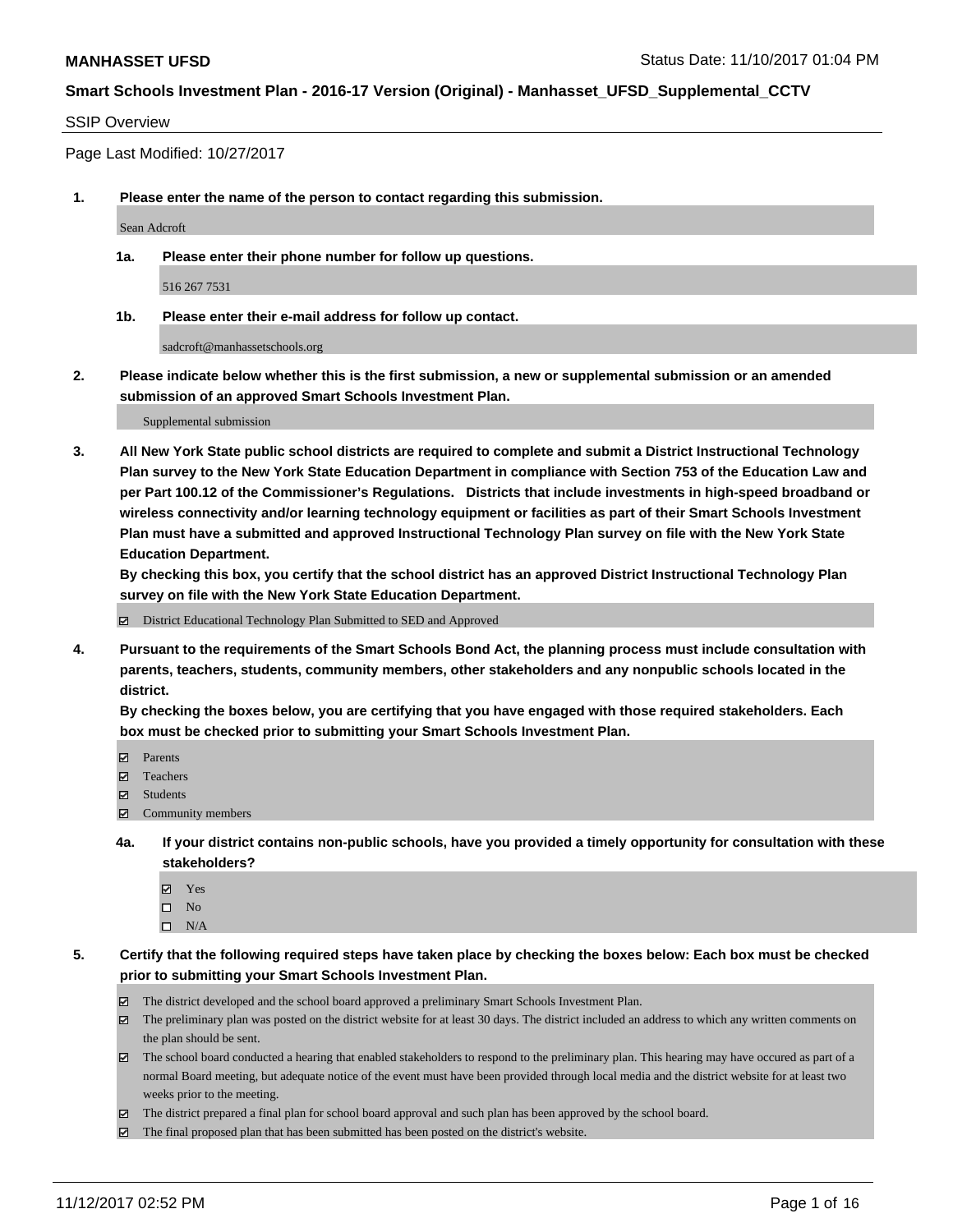SSIP Overview

Page Last Modified: 10/27/2017

**5a. Please upload the proposed Smart Schools Investment Plan (SSIP) that was posted on the district's website, along with any supporting materials. Note that this should be different than your recently submitted Educational Technology Survey. The Final SSIP, as approved by the School Board, should also be posted on the website and remain there during the course of the projects contained therein.**

SSIP Letter for CCTV Servers.pdf

**5b. Enter the webpage address where the final Smart Schools Investment Plan is posted. The Plan should remain posted for the life of the included projects.**

https://www.manhassetschools.org/techplan

**6. Please enter an estimate of the total number of students and staff that will benefit from this Smart Schools Investment Plan based on the cumulative projects submitted to date.**

3,500

**7. An LEA/School District may partner with one or more other LEA/School Districts to form a consortium to pool Smart Schools Bond Act funds for a project that meets all other Smart School Bond Act requirements. Each school district participating in the consortium will need to file an approved Smart Schools Investment Plan for the project and submit a signed Memorandum of Understanding that sets forth the details of the consortium including the roles of each respective district.**

 $\Box$  The district plans to participate in a consortium to partner with other school district(s) to implement a Smart Schools project.

**8. Please enter the name and 6-digit SED Code for each LEA/School District participating in the Consortium.**

| <b>Partner LEA/District</b> | <b>ISED BEDS Code</b> |
|-----------------------------|-----------------------|
| (No Response)               | (No Response)         |

**9. Please upload a signed Memorandum of Understanding with all of the participating Consortium partners.**

(No Response)

**10. Your district's Smart Schools Bond Act Allocation is:**

\$432,581

**11. Enter the budget sub-allocations by category that you are submitting for approval at this time. If you are not budgeting SSBA funds for a category, please enter 0 (zero.) If the value entered is \$0, you will not be required to complete that survey question.**

|                                              | Sub-        |
|----------------------------------------------|-------------|
|                                              | Allocations |
| <b>School Connectivity</b>                   | 0           |
| <b>Connectivity Projects for Communities</b> | 0           |
| <b>Classroom Technology</b>                  | 0           |
| Pre-Kindergarten Classrooms                  | 0           |
| Replace Transportable Classrooms             | 0           |
| <b>High-Tech Security Features</b>           | 93,790      |
| Totals:                                      | 93,790      |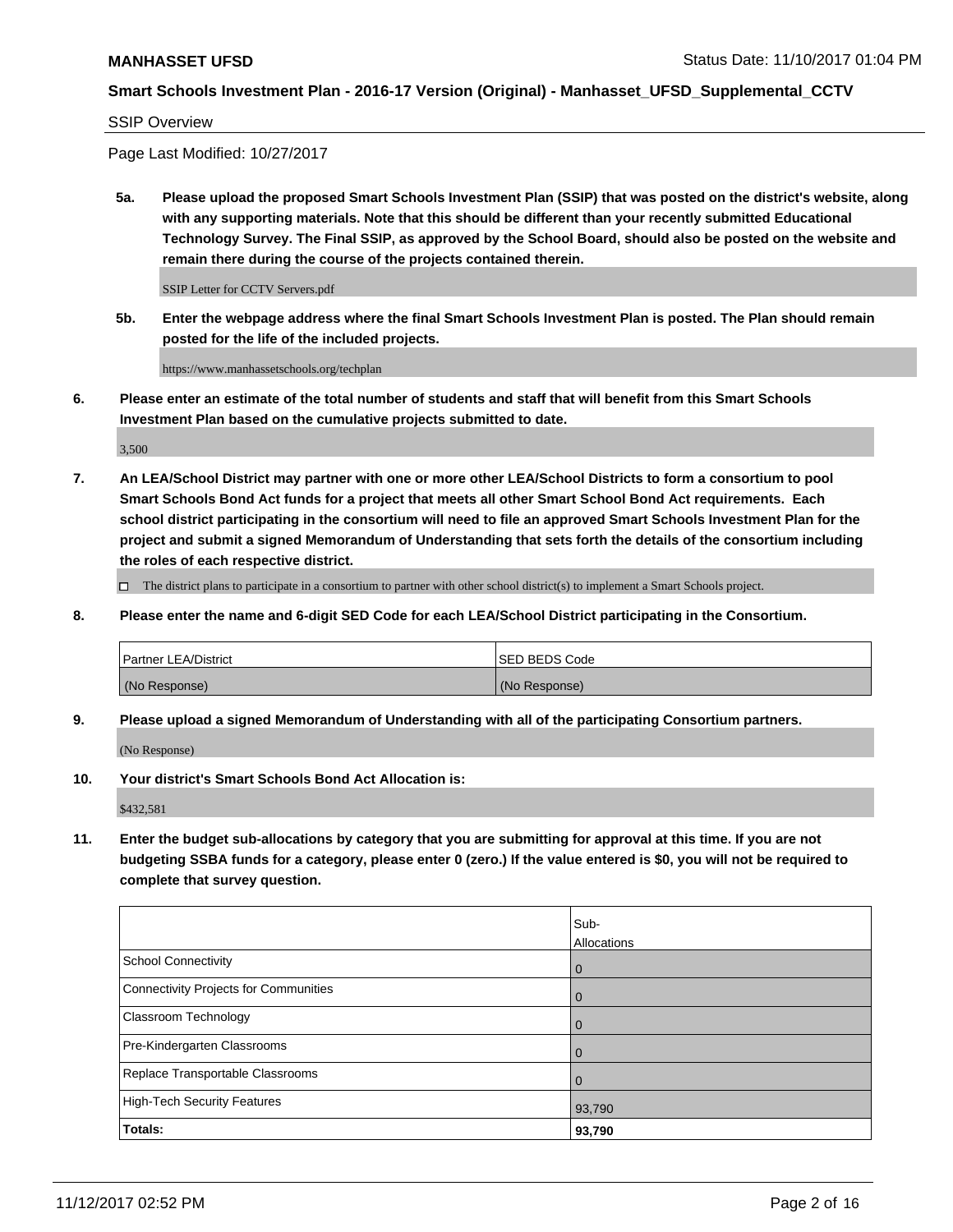#### School Connectivity

Page Last Modified: 09/21/2017

- **1. In order for students and faculty to receive the maximum benefit from the technology made available under the Smart Schools Bond Act, their school buildings must possess sufficient connectivity infrastructure to ensure that devices can be used during the school day. Smart Schools Investment Plans must demonstrate that:**
	- **sufficient infrastructure that meets the Federal Communications Commission's 100 Mbps per 1,000 students standard currently exists in the buildings where new devices will be deployed, or**
	- **is a planned use of a portion of Smart Schools Bond Act funds, or**
	- **is under development through another funding source.**

**Smart Schools Bond Act funds used for technology infrastructure or classroom technology investments must increase the number of school buildings that meet or exceed the minimum speed standard of 100 Mbps per 1,000 students and staff within 12 months. This standard may be met on either a contracted 24/7 firm service or a "burstable" capability. If the standard is met under the burstable criteria, it must be:**

**1. Specifically codified in a service contract with a provider, and**

**2. Guaranteed to be available to all students and devices as needed, particularly during periods of high demand, such as computer-based testing (CBT) periods.**

**Please describe how your district already meets or is planning to meet this standard within 12 months of plan submission.**

(No Response)

**1a. If a district believes that it will be impossible to meet this standard within 12 months, it may apply for a waiver of this requirement, as described on the Smart Schools website. The waiver must be filed and approved by SED prior to submitting this survey.**

**2. Connectivity Speed Calculator (Required)**

|                         | Number of<br><b>Students</b> | Multiply by<br>100 Kbps | Divide by 1000   Current Speed<br>to Convert to<br>Required<br>Speed in Mb | lin Mb           | Expected<br>Speed to be<br>Attained Within   Required<br>12 Months | <b>Expected Date</b><br>When<br>Speed Will be<br>Met |
|-------------------------|------------------------------|-------------------------|----------------------------------------------------------------------------|------------------|--------------------------------------------------------------------|------------------------------------------------------|
| <b>Calculated Speed</b> | (No<br>Response)             | (No Response)           | (No<br>Response)                                                           | (No<br>Response) | (No<br>Response)                                                   | (No<br>Response)                                     |

**3. Describe how you intend to use Smart Schools Bond Act funds for high-speed broadband and/or wireless connectivity projects in school buildings.**

(No Response)

**4. Describe the linkage between the district's District Instructional Technology Plan and the proposed projects. (There should be a link between your response to this question and your response to Question 1 in Part E. Curriculum and Instruction "What are the district's plans to use digital connectivity and technology to improve teaching and learning?)**

(No Response)

 $\Box$  By checking this box, you are certifying that the school district has an approved waiver of this requirement on file with the New York State Education Department.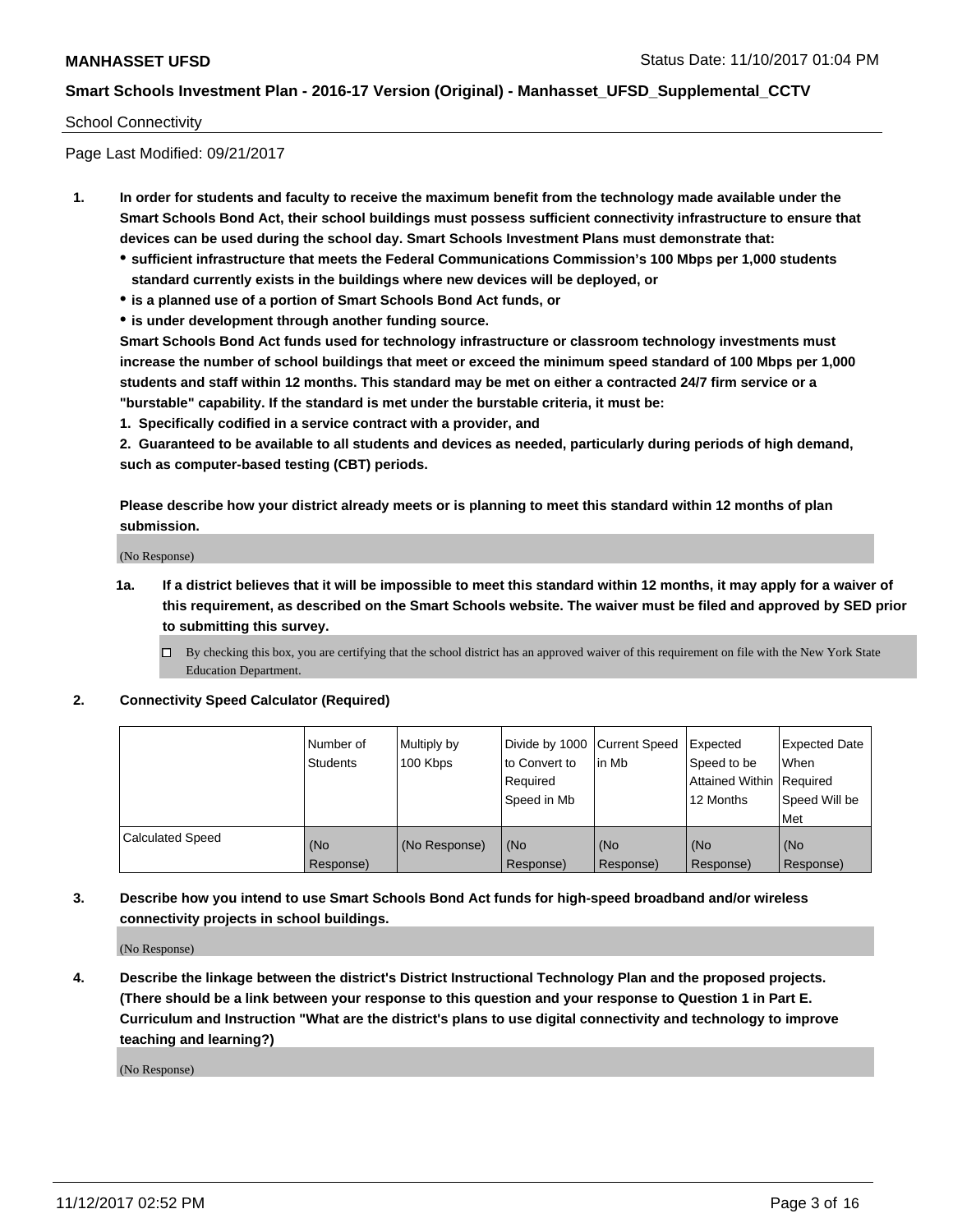#### School Connectivity

Page Last Modified: 09/21/2017

**5. If the district wishes to have students and staff access the Internet from wireless devices within the school building, or in close proximity to it, it must first ensure that it has a robust Wi-Fi network in place that has sufficient bandwidth to meet user demand.**

**Please describe how you have quantified this demand and how you plan to meet this demand.**

(No Response)

**6. As indicated on Page 5 of the guidance, the Office of Facilities Planning will have to conduct a preliminary review of all capital projects, including connectivity projects.**

**Please indicate on a separate row each project number given to you by the Office of Facilities Planning.**

| Project Number |  |
|----------------|--|
|                |  |
| (No Response)  |  |

**7. Certain high-tech security and connectivity infrastructure projects may be eligible for an expedited review process as determined by the Office of Facilities Planning.**

**Was your project deemed eligible for streamlined review?**

(No Response)

**8. Include the name and license number of the architect or engineer of record.**

| Name          | License Number |
|---------------|----------------|
| (No Response) | (No Response)  |

**9. If you are submitting an allocation for School Connectivity complete this table.**

**Note that the calculated Total at the bottom of the table must equal the Total allocation for this category that you entered in the SSIP Overview overall budget.** 

|                                            | Sub-          |
|--------------------------------------------|---------------|
|                                            | Allocation    |
| Network/Access Costs                       | (No Response) |
| <b>Outside Plant Costs</b>                 | (No Response) |
| School Internal Connections and Components | (No Response) |
| <b>Professional Services</b>               | (No Response) |
| Testing                                    | (No Response) |
| <b>Other Upfront Costs</b>                 | (No Response) |
| <b>Other Costs</b>                         | (No Response) |
| Totals:                                    | 0             |

**10. Please detail the type, quantity, per unit cost and total cost of the eligible items under each sub-category. This is especially important for any expenditures listed under the "Other" category. All expenditures must be eligible for tax-exempt financing to be reimbursed through the SSBA. Sufficient detail must be provided so that we can verify this is the case. If you have any questions, please contact us directly through smartschools@nysed.gov. NOTE: Wireless Access Points should be included in this category, not under Classroom Educational Technology,**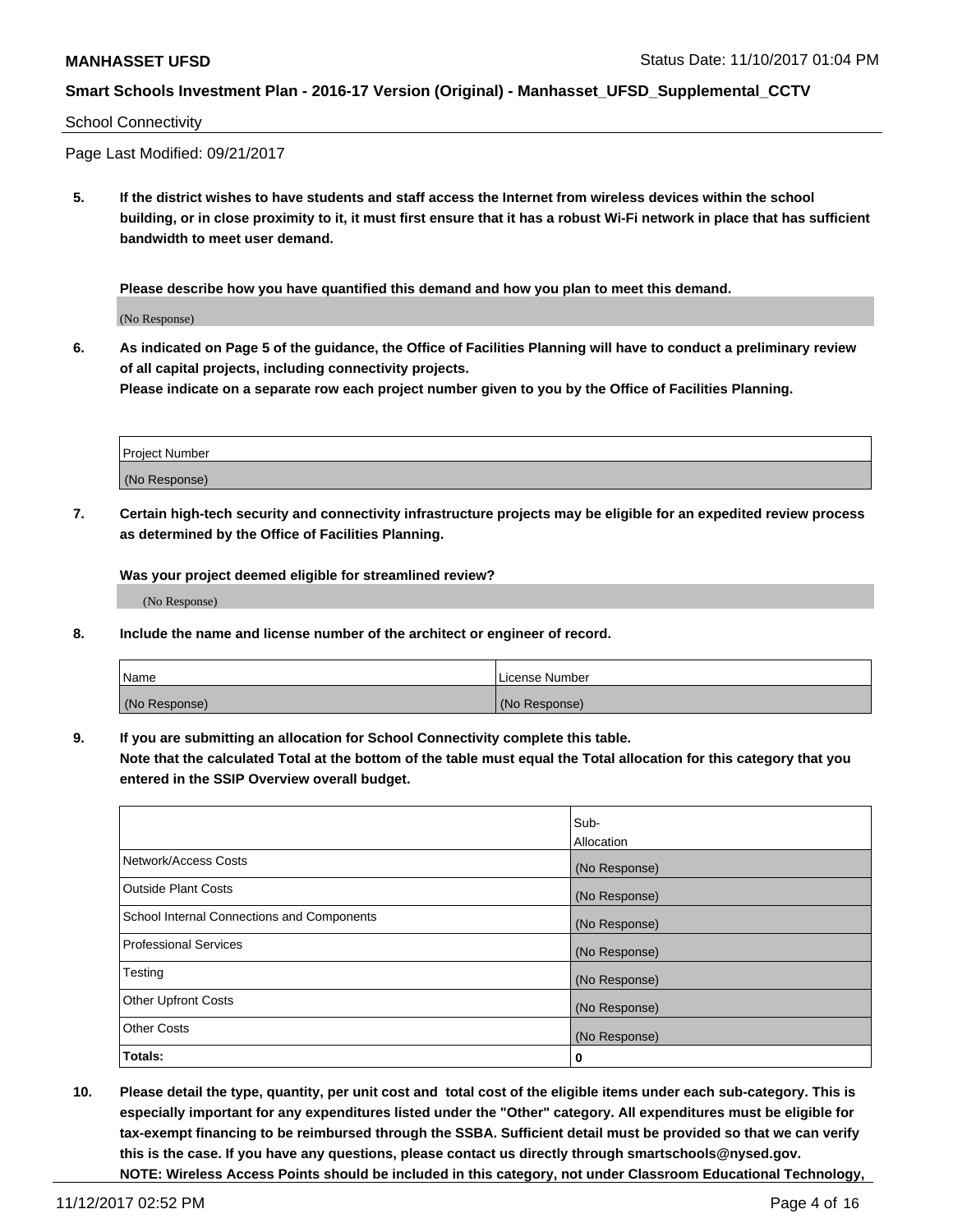School Connectivity

Page Last Modified: 09/21/2017

# **except those that will be loaned/purchased for nonpublic schools. Add rows under each sub-category for additional items, as needed.**

| Select the allowable expenditure | Item to be purchased | Quantity      | Cost per Item | <b>Total Cost</b> |
|----------------------------------|----------------------|---------------|---------------|-------------------|
| type.                            |                      |               |               |                   |
| Repeat to add another item under |                      |               |               |                   |
| each type.                       |                      |               |               |                   |
| (No Response)                    | (No Response)        | (No Response) | (No Response) | (No Response)     |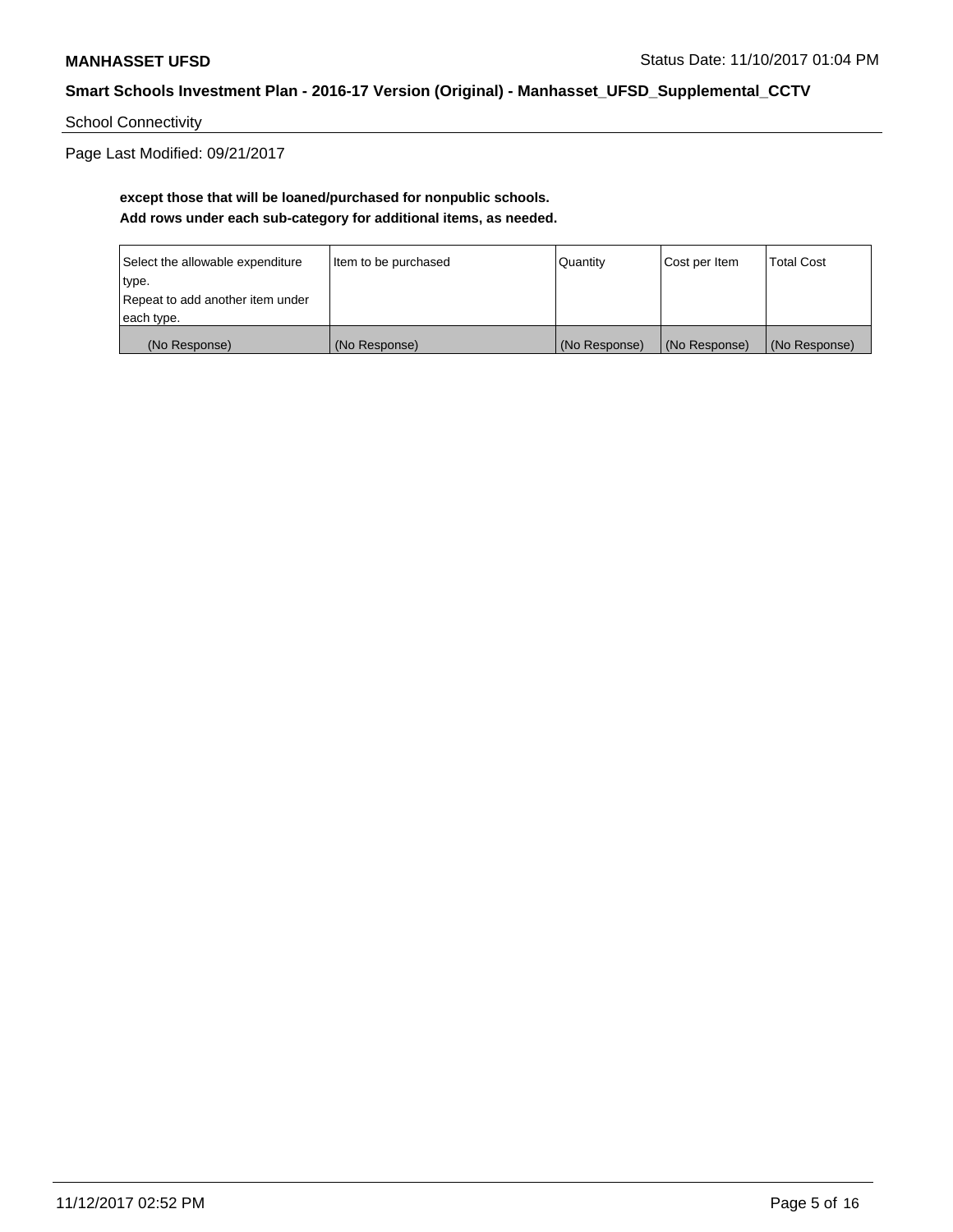Community Connectivity (Broadband and Wireless)

Page Last Modified: 09/21/2017

**1. Describe how you intend to use Smart Schools Bond Act funds for high-speed broadband and/or wireless connectivity projects in the community.**

(No Response)

**2. Please describe how the proposed project(s) will promote student achievement and increase student and/or staff access to the Internet in a manner that enhances student learning and/or instruction outside of the school day and/or school building.**

(No Response)

**3. Community connectivity projects must comply with all the necessary local building codes and regulations (building and related permits are not required prior to plan submission).**

 $\Box$  I certify that we will comply with all the necessary local building codes and regulations.

**4. Please describe the physical location of the proposed investment.**

(No Response)

**5. Please provide the initial list of partners participating in the Community Connectivity Broadband Project, along with their Federal Tax Identification (Employer Identification) number.**

| <b>Project Partners</b> | l Federal ID # |
|-------------------------|----------------|
| (No Response)           | (No Response)  |

**6. If you are submitting an allocation for Community Connectivity, complete this table. Note that the calculated Total at the bottom of the table must equal the Total allocation for this category that you entered in the SSIP Overview overall budget.**

|                                    | Sub-Allocation |
|------------------------------------|----------------|
| Network/Access Costs               | (No Response)  |
| <b>Outside Plant Costs</b>         | (No Response)  |
| <b>Tower Costs</b>                 | (No Response)  |
| <b>Customer Premises Equipment</b> | (No Response)  |
| <b>Professional Services</b>       | (No Response)  |
| Testing                            | (No Response)  |
| <b>Other Upfront Costs</b>         | (No Response)  |
| <b>Other Costs</b>                 | (No Response)  |
| Totals:                            | 0              |

**7. Please detail the type, quantity, per unit cost and total cost of the eligible items under each sub-category. This is especially important for any expenditures listed under the "Other" category. All expenditures must be capital-bond eligible to be reimbursed through the SSBA. If you have any questions, please contact us directly through smartschools@nysed.gov.**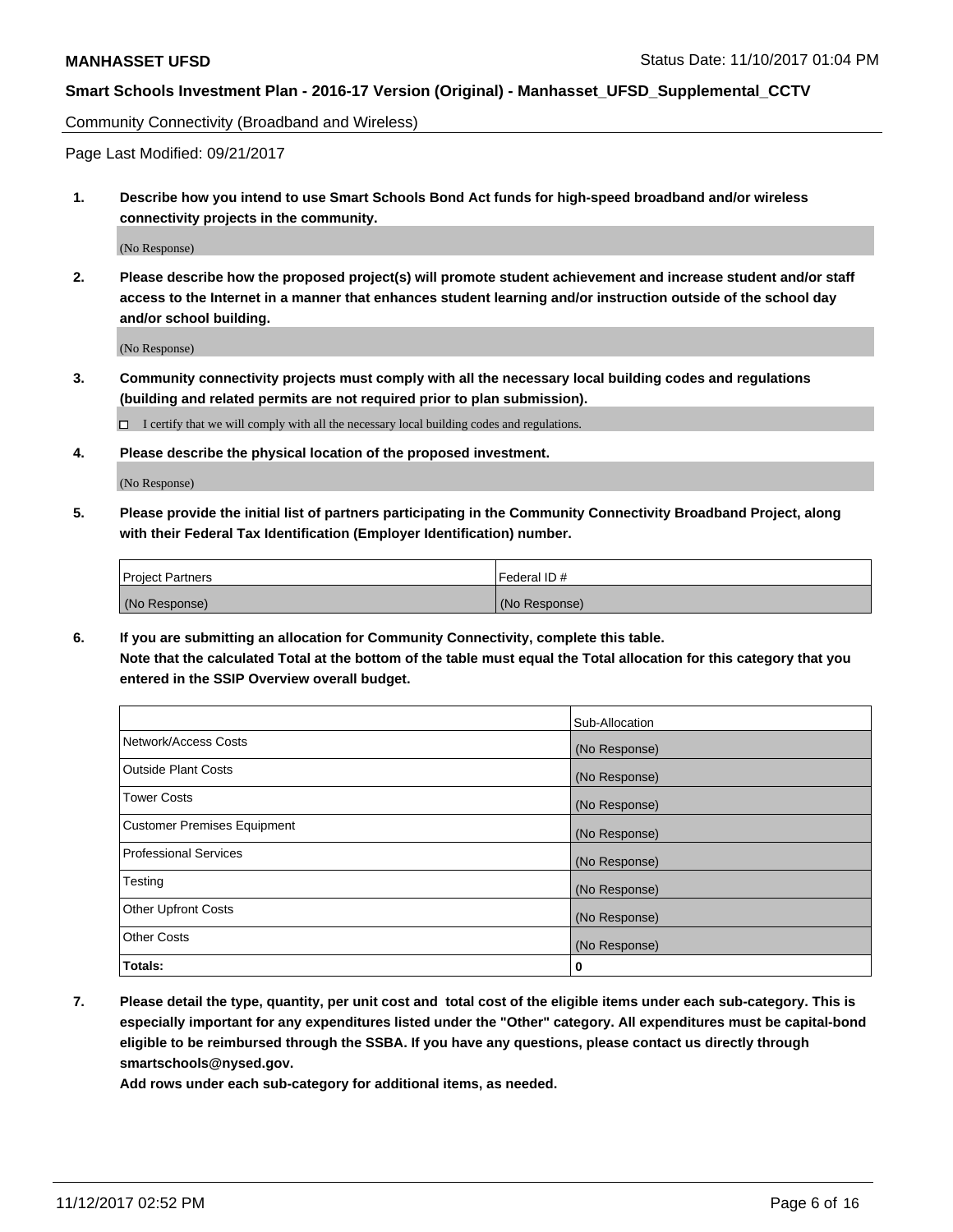Community Connectivity (Broadband and Wireless)

Page Last Modified: 09/21/2017

| Select the allowable expenditure<br>type.<br>Repeat to add another item under | Item to be purchased | Quantity      | Cost per Item | <b>Total Cost</b> |
|-------------------------------------------------------------------------------|----------------------|---------------|---------------|-------------------|
| each type.                                                                    |                      |               |               |                   |
| (No Response)                                                                 | (No Response)        | (No Response) | (No Response) | (No Response)     |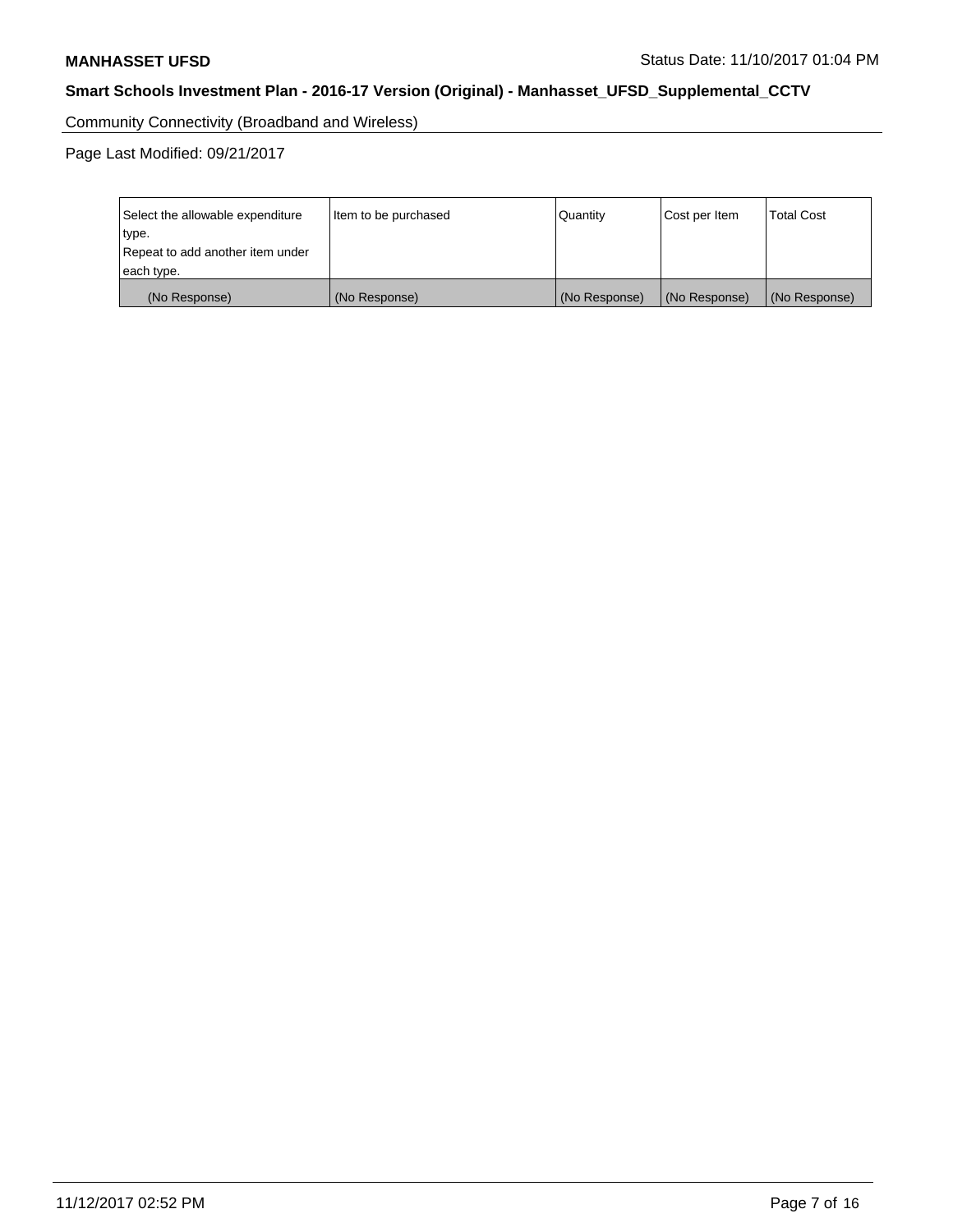### Classroom Learning Technology

Page Last Modified: 09/21/2017

**1. In order for students and faculty to receive the maximum benefit from the technology made available under the Smart Schools Bond Act, their school buildings must possess sufficient connectivity infrastructure to ensure that devices can be used during the school day. Smart Schools Investment Plans must demonstrate that sufficient infrastructure that meets the Federal Communications Commission's 100 Mbps per 1,000 students standard currently exists in the buildings where new devices will be deployed, or is a planned use of a portion of Smart Schools Bond Act funds, or is under development through another funding source.**

**Smart Schools Bond Act funds used for technology infrastructure or classroom technology investments must increase the number of school buildings that meet or exceed the minimum speed standard of 100 Mbps per 1,000 students and staff within 12 months. This standard may be met on either a contracted 24/7 firm service or a "burstable" capability. If the standard is met under the burstable criteria, it must be:**

**1. Specifically codified in a service contract with a provider, and**

**2. Guaranteed to be available to all students and devices as needed, particularly during periods of high demand, such as computer-based testing (CBT) periods.**

**Please describe how your district already meets or is planning to meet this standard within 12 months of plan submission.**

(No Response)

- **1a. If a district believes that it will be impossible to meet this standard within 12 months, it may apply for a waiver of this requirement, as described on the Smart Schools website. The waiver must be filed and approved by SED prior to submitting this survey.**
	- $\Box$  By checking this box, you are certifying that the school district has an approved waiver of this requirement on file with the New York State Education Department.
- **2. Connectivity Speed Calculator (Required)**

|                         | Number of<br><b>Students</b> | Multiply by<br>100 Kbps | Divide by 1000 Current Speed<br>to Convert to<br>Reauired<br>Speed in Mb | l in Mb          | Expected<br>Speed to be<br>Attained Within   Required<br>12 Months | Expected Date<br>When<br>Speed Will be<br>Met |
|-------------------------|------------------------------|-------------------------|--------------------------------------------------------------------------|------------------|--------------------------------------------------------------------|-----------------------------------------------|
| <b>Calculated Speed</b> | (No<br>Response)             | (No Response)           | (No<br>Response)                                                         | (No<br>Response) | (No<br>Response)                                                   | (No<br>Response)                              |

**3. If the district wishes to have students and staff access the Internet from wireless devices within the school building, or in close proximity to it, it must first ensure that it has a robust Wi-Fi network in place that has sufficient bandwidth to meet user demand.**

**Please describe how you have quantified this demand and how you plan to meet this demand.**

(No Response)

**4. All New York State public school districts are required to complete and submit an Instructional Technology Plan survey to the New York State Education Department in compliance with Section 753 of the Education Law and per Part 100.12 of the Commissioner's Regulations.**

**Districts that include educational technology purchases as part of their Smart Schools Investment Plan must have a submitted and approved Instructional Technology Plan survey on file with the New York State Education Department.**

By checking this box, you are certifying that the school district has an approved Instructional Technology Plan survey on file with the New York State Education Department.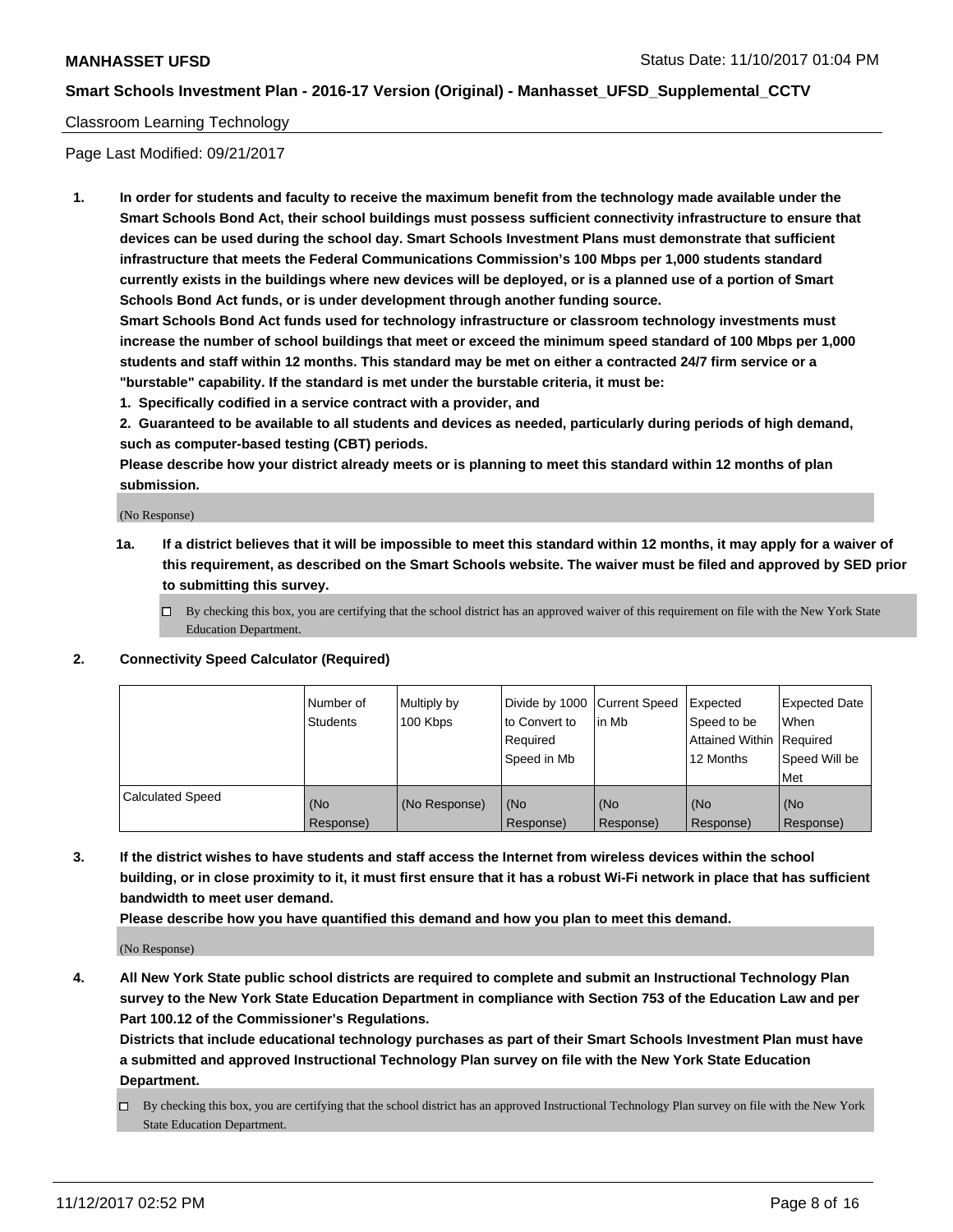#### Classroom Learning Technology

Page Last Modified: 09/21/2017

**5. Describe the devices you intend to purchase and their compatibility with existing or planned platforms or systems. Specifically address the adequacy of each facility's electrical, HVAC and other infrastructure necessary to install and support the operation of the planned technology.**

(No Response)

- **6. Describe how the proposed technology purchases will:**
	- **> enhance differentiated instruction;**
	- **> expand student learning inside and outside the classroom;**
	- **> benefit students with disabilities and English language learners; and**
	- **> contribute to the reduction of other learning gaps that have been identified within the district.**

**The expectation is that districts will place a priority on addressing the needs of students who struggle to succeed in a rigorous curriculum. Responses in this section should specifically address this concern and align with the district's Instructional Technology Plan (in particular Question 2 of E. Curriculum and Instruction: "Does the district's instructional technology plan address the needs of students with disabilities to ensure equitable access to instruction, materials and assessments?" and Question 3 of the same section: "Does the district's instructional technology plan address the provision of assistive technology specifically for students with disabilities to ensure access to and participation in the general curriculum?"**

(No Response)

**7. Where appropriate, describe how the proposed technology purchases will enhance ongoing communication with parents and other stakeholders and help the district facilitate technology-based regional partnerships, including distance learning and other efforts.**

(No Response)

**8. Describe the district's plan to provide professional development to ensure that administrators, teachers and staff can employ the technology purchased to enhance instruction successfully.**

**Note: This response should be aligned and expanded upon in accordance with your district's response to Question 1 of F. Professional Development of your Instructional Technology Plan: "Please provide a summary of professional development offered to teachers and staff, for the time period covered by this plan, to support technology to enhance teaching and learning. Please include topics, audience and method of delivery within your summary."**

(No Response)

- **9. Districts must contact the SUNY/CUNY teacher preparation program that supplies the largest number of the district's new teachers to request advice on innovative uses and best practices at the intersection of pedagogy and educational technology.**
	- By checking this box, you certify that you have contacted the SUNY/CUNY teacher preparation program that supplies the largest number of your new teachers to request advice on these issues.
	- **9a. Please enter the name of the SUNY or CUNY Institution that you contacted.**

(No Response)

**9b. Enter the primary Institution phone number.**

(No Response)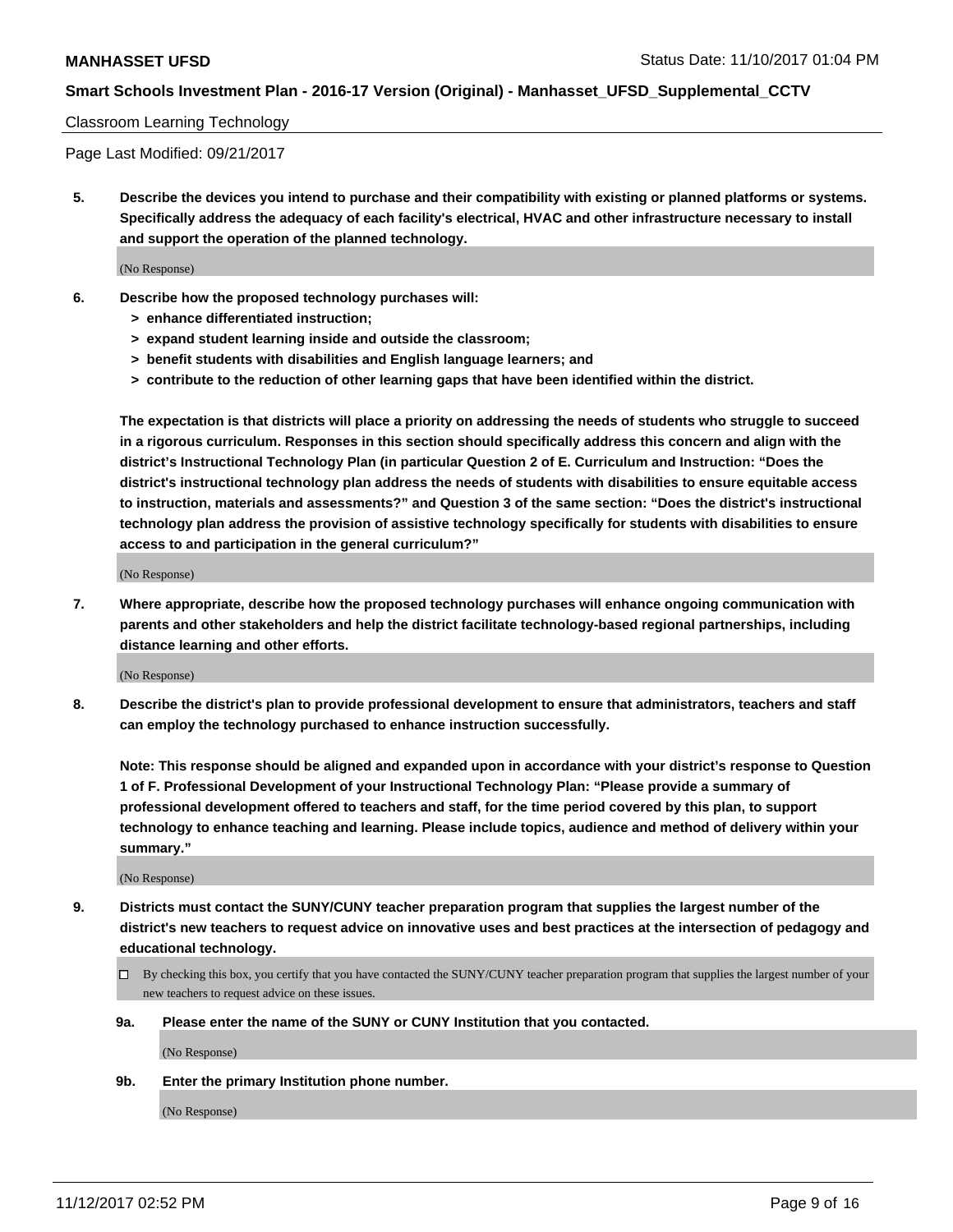Classroom Learning Technology

Page Last Modified: 09/21/2017

**9c. Enter the name of the contact person with whom you consulted and/or will be collaborating with on innovative uses of technology and best practices.**

(No Response)

**10. A district whose Smart Schools Investment Plan proposes the purchase of technology devices and other hardware must account for nonpublic schools in the district.**

**Are there nonpublic schools within your school district?**

Yes

 $\square$  No

**11. Nonpublic Classroom Technology Loan Calculator**

**The Smart Schools Bond Act provides that any Classroom Learning Technology purchases made using Smart Schools funds shall be lent, upon request, to nonpublic schools in the district. However, no school district shall be required to loan technology in amounts greater than the total obtained and spent on technology pursuant to the Smart Schools Bond Act and the value of such loan may not exceed the total of \$250 multiplied by the nonpublic school enrollment in the base year at the time of enactment.**

**See:**

**http://www.p12.nysed.gov/mgtserv/smart\_schools/docs/Smart\_Schools\_Bond\_Act\_Guidance\_04.27.15\_Final.pdf.**

|                                       | 1. Classroom   | l 2. Public   | 3. Nonpublic | l 4. Sum of | 15. Total Per                                                                                 | 6. Total       |
|---------------------------------------|----------------|---------------|--------------|-------------|-----------------------------------------------------------------------------------------------|----------------|
|                                       | Technology     | Enrollment    | Enrollment   | Public and  | Pupil Sub-                                                                                    | Nonpublic Loan |
|                                       | Sub-allocation | $(2014 - 15)$ | $(2014-15)$  | l Nonpublic | allocation                                                                                    | Amount         |
|                                       |                |               |              | Enrollment  |                                                                                               |                |
| Calculated Nonpublic Loan<br>  Amount |                |               |              |             | (No Response)   (No Response)   (No Response)   (No Response)   (No Response)   (No Response) |                |

**12. To ensure the sustainability of technology purchases made with Smart Schools funds, districts must demonstrate a long-term plan to maintain and replace technology purchases supported by Smart Schools Bond Act funds. This sustainability plan shall demonstrate a district's capacity to support recurring costs of use that are ineligible for Smart Schools Bond Act funding such as device maintenance, technical support, Internet and wireless fees, maintenance of hotspots, staff professional development, building maintenance and the replacement of incidental items. Further, such a sustainability plan shall include a long-term plan for the replacement of purchased devices and equipment at the end of their useful life with other funding sources.**

 $\Box$  By checking this box, you certify that the district has a sustainability plan as described above.

**13. Districts must ensure that devices purchased with Smart Schools Bond funds will be distributed, prepared for use, maintained and supported appropriately. Districts must maintain detailed device inventories in accordance with generally accepted accounting principles.**

By checking this box, you certify that the district has a distribution and inventory management plan and system in place.

**14. If you are submitting an allocation for Classroom Learning Technology complete this table. Note that the calculated Total at the bottom of the table must equal the Total allocation for this category that you entered in the SSIP Overview overall budget.**

|                         | Sub-Allocation |
|-------------------------|----------------|
| Interactive Whiteboards | (No Response)  |
| Computer Servers        | (No Response)  |
| Desktop Computers       | (No Response)  |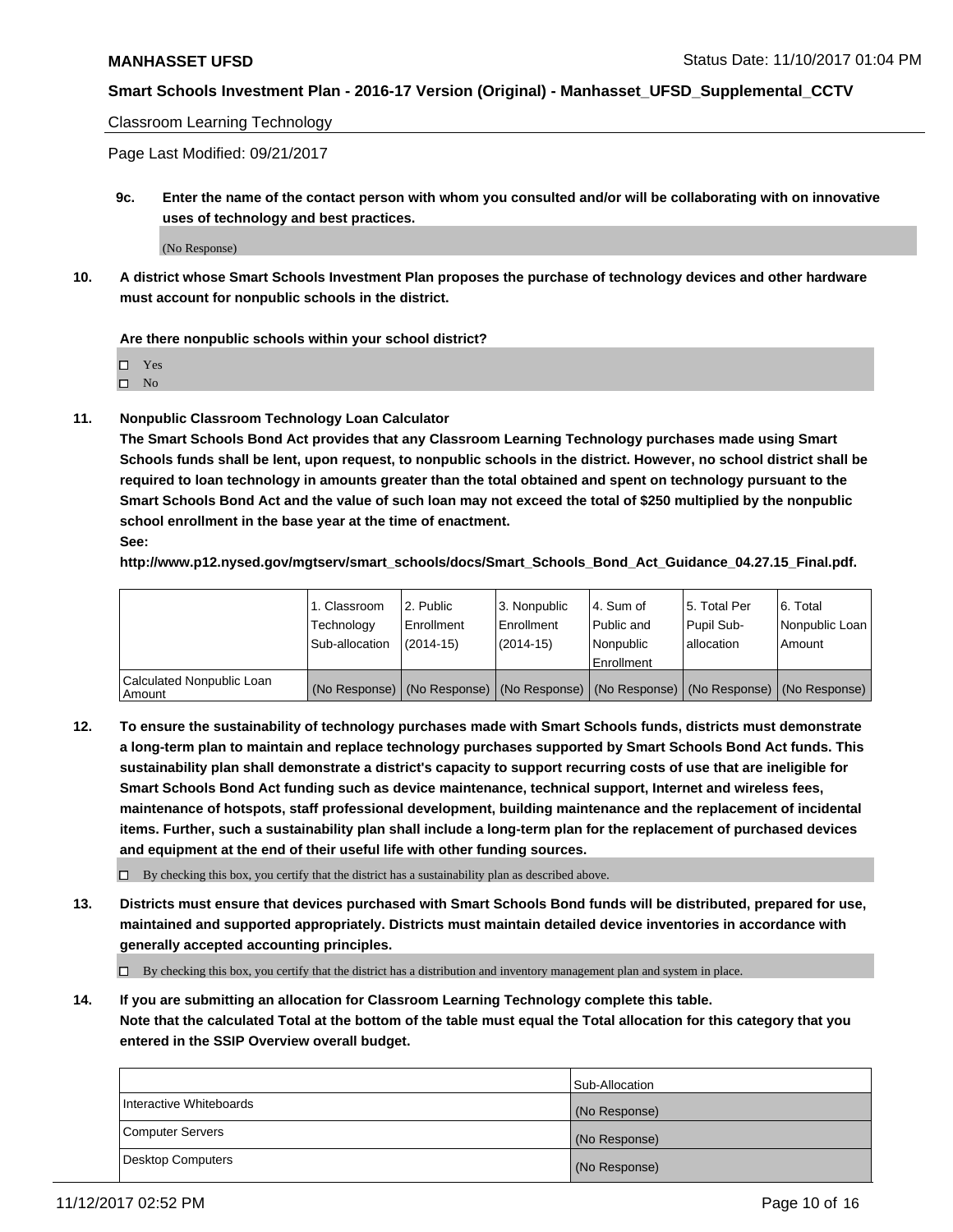### Classroom Learning Technology

Page Last Modified: 09/21/2017

|                         | Sub-Allocation |
|-------------------------|----------------|
| <b>Laptop Computers</b> | (No Response)  |
| <b>Tablet Computers</b> | (No Response)  |
| <b>Other Costs</b>      | (No Response)  |
| Totals:                 |                |

**15. Please detail the type, quantity, per unit cost and total cost of the eligible items under each sub-category. This is especially important for any expenditures listed under the "Other" category. All expenditures must be capital-bond eligible to be reimbursed through the SSBA. If you have any questions, please contact us directly through smartschools@nysed.gov.**

**Please specify in the "Item to be Purchased" field which specific expenditures and items are planned to meet the district's nonpublic loan requirement, if applicable.**

**NOTE: Wireless Access Points that will be loaned/purchased for nonpublic schools should ONLY be included in this category, not under School Connectivity, where public school districts would list them. Add rows under each sub-category for additional items, as needed.**

| Select the allowable expenditure | I Item to be Purchased | Quantity      | Cost per Item   | <b>Total Cost</b> |
|----------------------------------|------------------------|---------------|-----------------|-------------------|
| type.                            |                        |               |                 |                   |
| Repeat to add another item under |                        |               |                 |                   |
| each type.                       |                        |               |                 |                   |
| (No Response)                    | (No Response)          | (No Response) | l (No Response) | (No Response)     |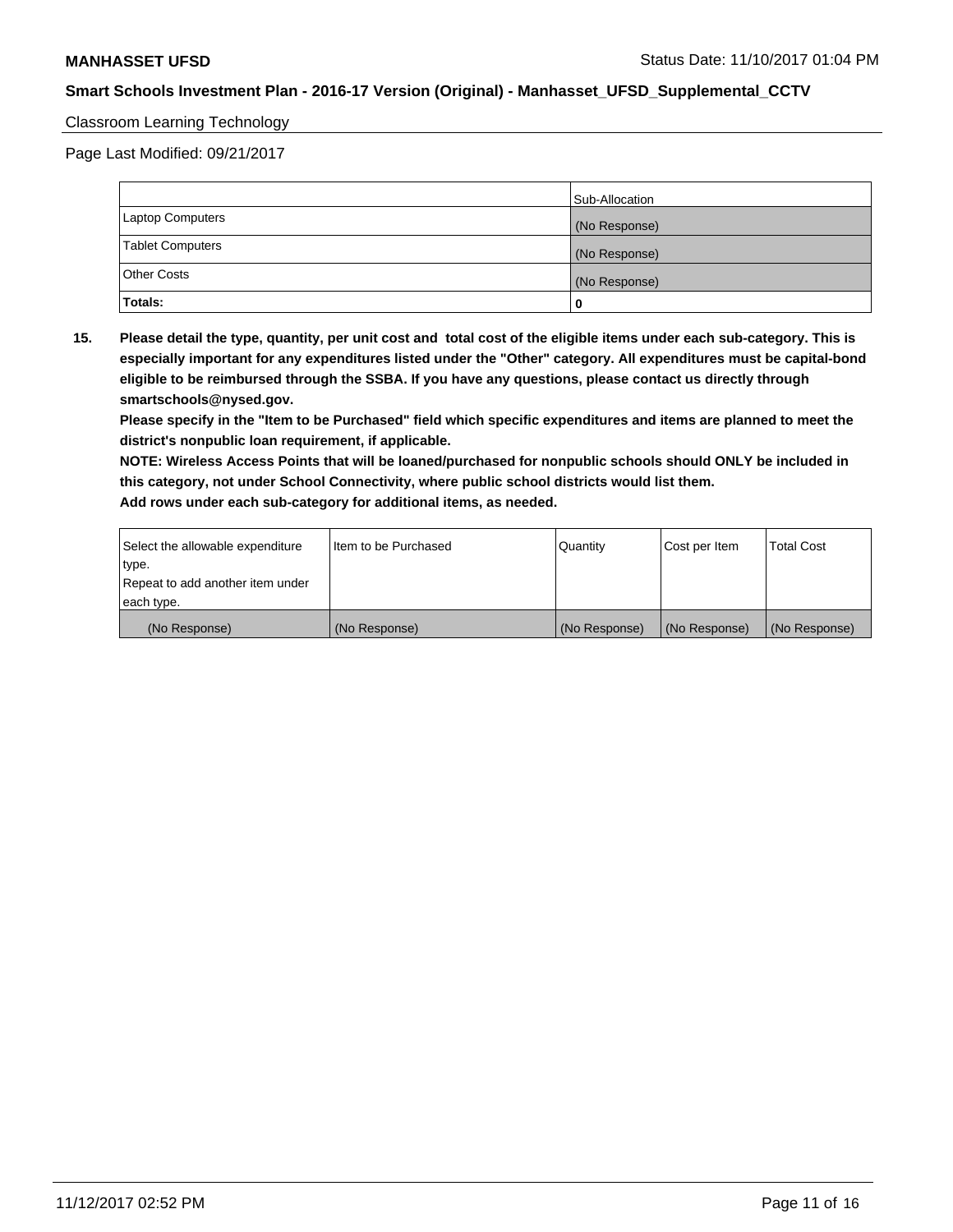#### Pre-Kindergarten Classrooms

Page Last Modified: 09/21/2017

**1. Provide information regarding how and where the district is currently serving pre-kindergarten students and justify the need for additional space with enrollment projections over 3 years.**

(No Response)

- **2. Describe the district's plan to construct, enhance or modernize education facilities to accommodate prekindergarten programs. Such plans must include:**
	- **Specific descriptions of what the district intends to do to each space;**
	- **An affirmation that pre-kindergarten classrooms will contain a minimum of 900 square feet per classroom;**
	- **The number of classrooms involved;**
	- **The approximate construction costs per classroom; and**

**- Confirmation that the space is district-owned or has a long-term lease that exceeds the probable useful life of the improvements.**

(No Response)

**3. Smart Schools Bond Act funds may only be used for capital construction costs. Describe the type and amount of additional funds that will be required to support ineligible ongoing costs (e.g. instruction, supplies) associated with any additional pre-kindergarten classrooms that the district plans to add.**

(No Response)

**4. All plans and specifications for the erection, repair, enlargement or remodeling of school buildings in any public school district in the State must be reviewed and approved by the Commissioner. Districts that plan capital projects using their Smart Schools Bond Act funds will undergo a Preliminary Review Process by the Office of Facilities Planning.**

**Please indicate on a separate row each project number given to you by the Office of Facilities Planning.**

| Project Number |  |
|----------------|--|
| (No Response)  |  |

**5. If you have made an allocation for Pre-Kindergarten Classrooms, complete this table.**

**Note that the calculated Total at the bottom of the table must equal the Total allocation for this category that you entered in the SSIP Overview overall budget.**

|                                          | Sub-Allocation |
|------------------------------------------|----------------|
| Construct Pre-K Classrooms               | (No Response)  |
| Enhance/Modernize Educational Facilities | (No Response)  |
| <b>Other Costs</b>                       | (No Response)  |
| <b>Totals:</b>                           | 0              |

**6. Please detail the type, quantity, per unit cost and total cost of the eligible items under each sub-category. This is especially important for any expenditures listed under the "Other" category. All expenditures must be capital-bond eligible to be reimbursed through the SSBA. If you have any questions, please contact us directly through smartschools@nysed.gov.**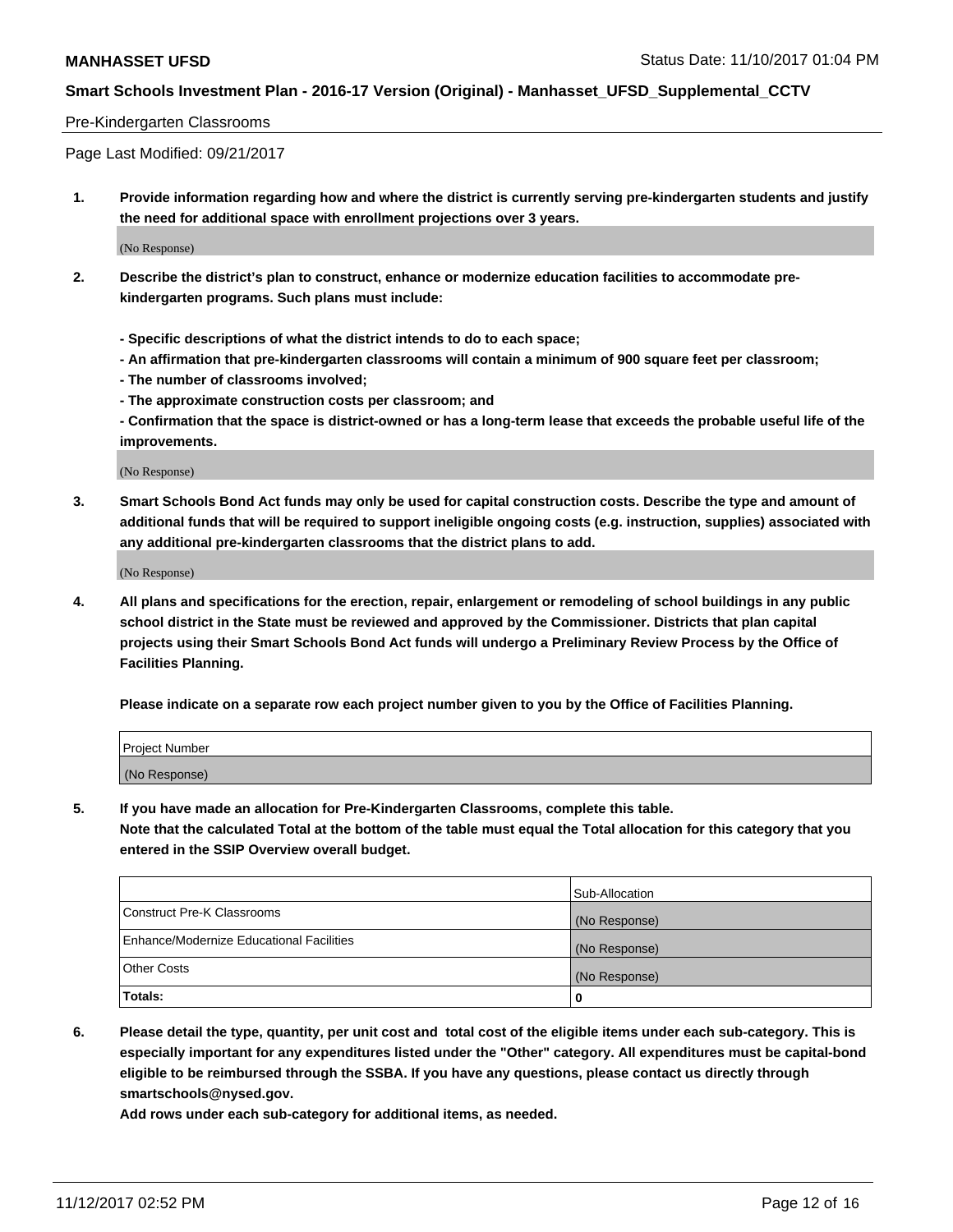# Pre-Kindergarten Classrooms

Page Last Modified: 09/21/2017

| Select the allowable expenditure | Item to be purchased | Quantity      | Cost per Item | <b>Total Cost</b> |
|----------------------------------|----------------------|---------------|---------------|-------------------|
| type.                            |                      |               |               |                   |
| Repeat to add another item under |                      |               |               |                   |
| each type.                       |                      |               |               |                   |
| (No Response)                    | (No Response)        | (No Response) | (No Response) | (No Response)     |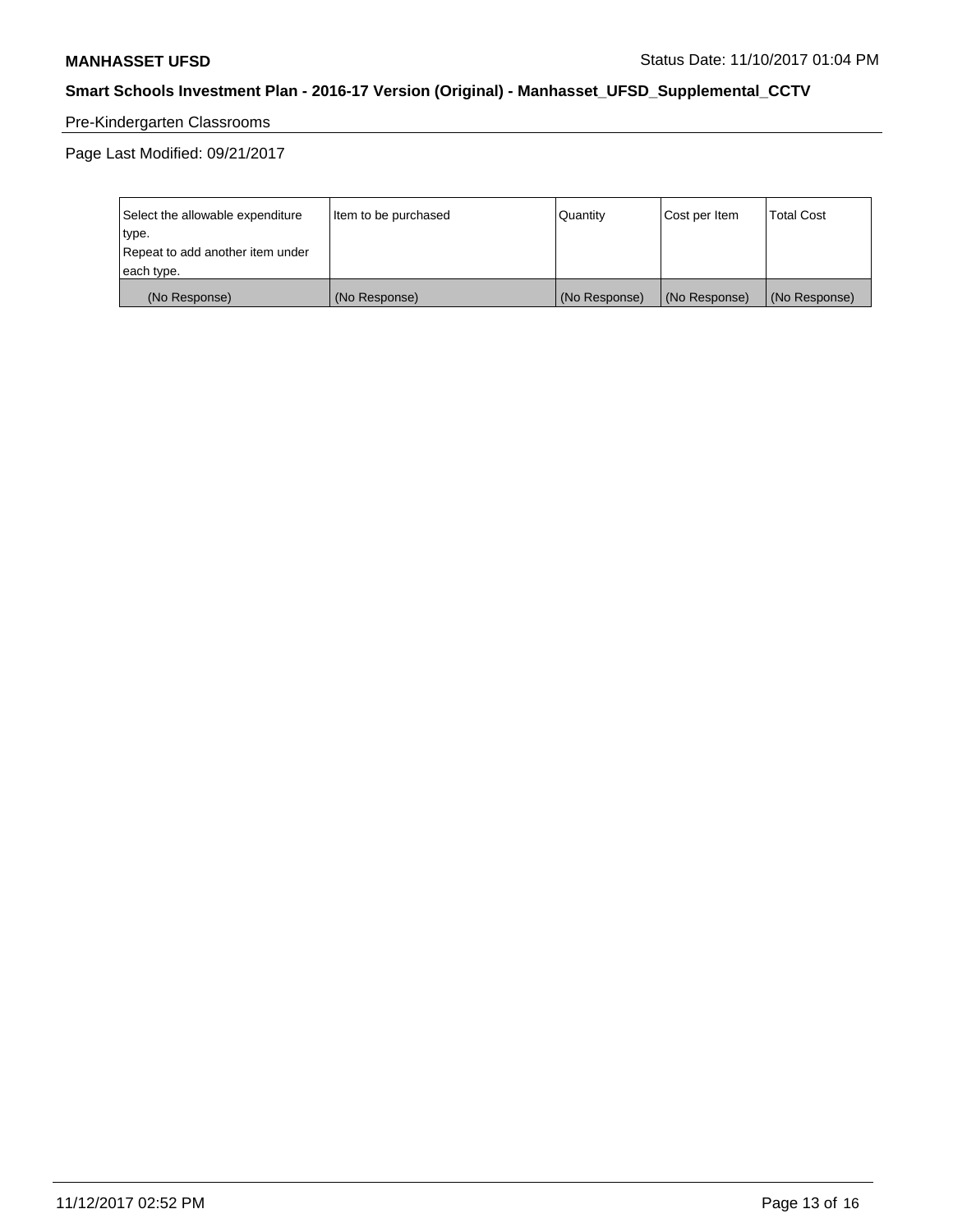#### Replace Transportable Classrooms

Page Last Modified: 09/21/2017

**1. Describe the district's plan to construct, enhance or modernize education facilities to provide high-quality instructional space by replacing transportable classrooms.**

(No Response)

**2. All plans and specifications for the erection, repair, enlargement or remodeling of school buildings in any public school district in the State must be reviewed and approved by the Commissioner. Districts that plan capital projects using their Smart Schools Bond Act funds will undergo a Preliminary Review Process by the Office of Facilities Planning.**

**Please indicate on a separate row each project number given to you by the Office of Facilities Planning.**

| <b>Project Number</b> |  |
|-----------------------|--|
| (No Response)         |  |

**3. For large projects that seek to blend Smart Schools Bond Act dollars with other funds, please note that Smart Schools Bond Act funds can be allocated on a pro rata basis depending on the number of new classrooms built that directly replace transportable classroom units.**

**If a district seeks to blend Smart Schools Bond Act dollars with other funds describe below what other funds are being used and what portion of the money will be Smart Schools Bond Act funds.**

(No Response)

**4. If you have made an allocation for Replace Transportable Classrooms, complete this table. Note that the calculated Total at the bottom of the table must equal the Total allocation for this category that you entered in the SSIP Overview overall budget.**

|                                                | Sub-Allocation |
|------------------------------------------------|----------------|
| Construct New Instructional Space              | (No Response)  |
| Enhance/Modernize Existing Instructional Space | (No Response)  |
| <b>Other Costs</b>                             | (No Response)  |
| Totals:                                        | 0              |

**5. Please detail the type, quantity, per unit cost and total cost of the eligible items under each sub-category. This is especially important for any expenditures listed under the "Other" category. All expenditures must be capital-bond eligible to be reimbursed through the SSBA. If you have any questions, please contact us directly through smartschools@nysed.gov.**

| Select the allowable expenditure | Item to be purchased | Quantity      | Cost per Item | <b>Total Cost</b> |
|----------------------------------|----------------------|---------------|---------------|-------------------|
| type.                            |                      |               |               |                   |
| Repeat to add another item under |                      |               |               |                   |
| each type.                       |                      |               |               |                   |
| (No Response)                    | (No Response)        | (No Response) | (No Response) | (No Response)     |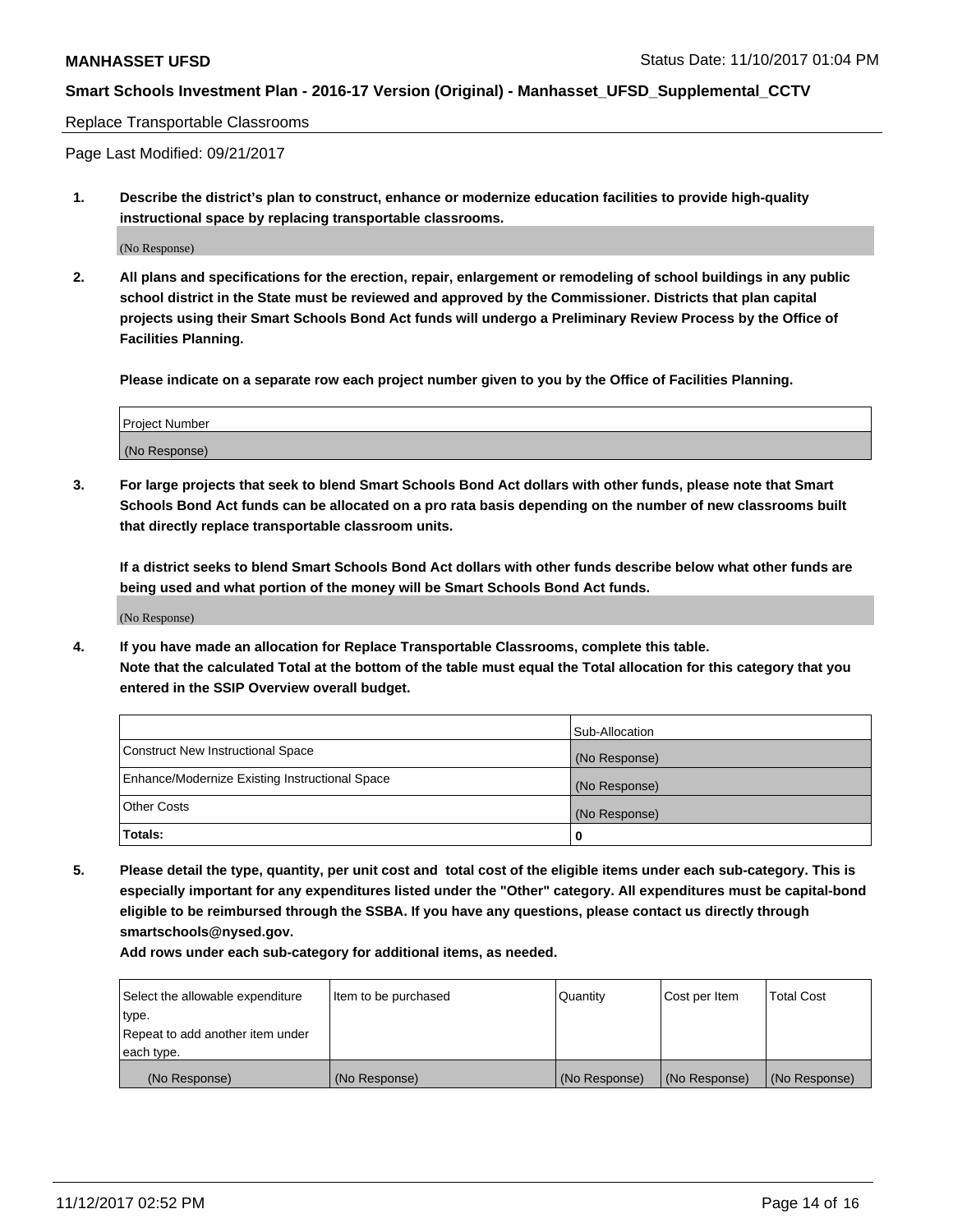#### High-Tech Security Features

Page Last Modified: 10/26/2017

### **1. Describe how you intend to use Smart Schools Bond Act funds to install high-tech security features in school buildings and on school campuses.**

During the 2016-17 school year the Manhasset School District invested over \$125,000 in its schools security system by upgrading older model closed circuit cameras to new high resolution cameras. Additional cameras have also been added to increase coverage throughout the school district. Both the increased resolution of each camera and the additional cameras added (now totaling 245) have reduced the time period for which archived footage can be kept on current servers. We have also reached the maximum capacity of the existing servers for number of cameras. After careful consideration of the increased storage needs, possible future growth of cameras, and the age of existing CCTV servers holding the archived footage, the District has decided to allocate additional Smart Schools Bond Act funds to replace nine existing servers as well as to add six additional servers. This expenditure falls within category three of allowable Smart Schools Bond expenditures – "High Tech Security Features".

**2. All plans and specifications for the erection, repair, enlargement or remodeling of school buildings in any public school district in the State must be reviewed and approved by the Commissioner. Districts that plan capital projects using their Smart Schools Bond Act funds will undergo a Preliminary Review Process by the Office of Facilities Planning.** 

**Please indicate on a separate row each project number given to you by the Office of Facilities Planning.**

| <b>Project Number</b> |  |
|-----------------------|--|
| 28-04-06-03-7-999-BA2 |  |

- **3. Was your project deemed eligible for streamlined Review?**
	- Yes
	- $\square$  No
	- **3a. Districts with streamlined projects must certify that they have reviewed all installations with their licensed architect or engineer of record, and provide that person's name and license number. The licensed professional must review the products and proposed method of installation prior to implementation and review the work during and after completion in order to affirm that the work was code-compliant, if requested.**

By checking this box, you certify that the district has reviewed all installations with a licensed architect or engineer of record.

**4. Include the name and license number of the architect or engineer of record.**

| Name        | License Number |
|-------------|----------------|
| John Grillo | 27360          |

**5. If you have made an allocation for High-Tech Security Features, complete this table. Note that the calculated Total at the bottom of the table must equal the Total allocation for this category that you entered in the SSIP Overview overall budget.**

|                                                      | Sub-Allocation |
|------------------------------------------------------|----------------|
| Capital-Intensive Security Project (Standard Review) | $\overline{0}$ |
| Electronic Security System                           | 93,790         |
| <b>Entry Control System</b>                          | $\overline{0}$ |
| Approved Door Hardening Project                      | $\overline{0}$ |
| <b>Other Costs</b>                                   | $\overline{0}$ |
| <b>Totals:</b>                                       | 93,790         |

**6. Please detail the type, quantity, per unit cost and total cost of the eligible items under each sub-category. This is**